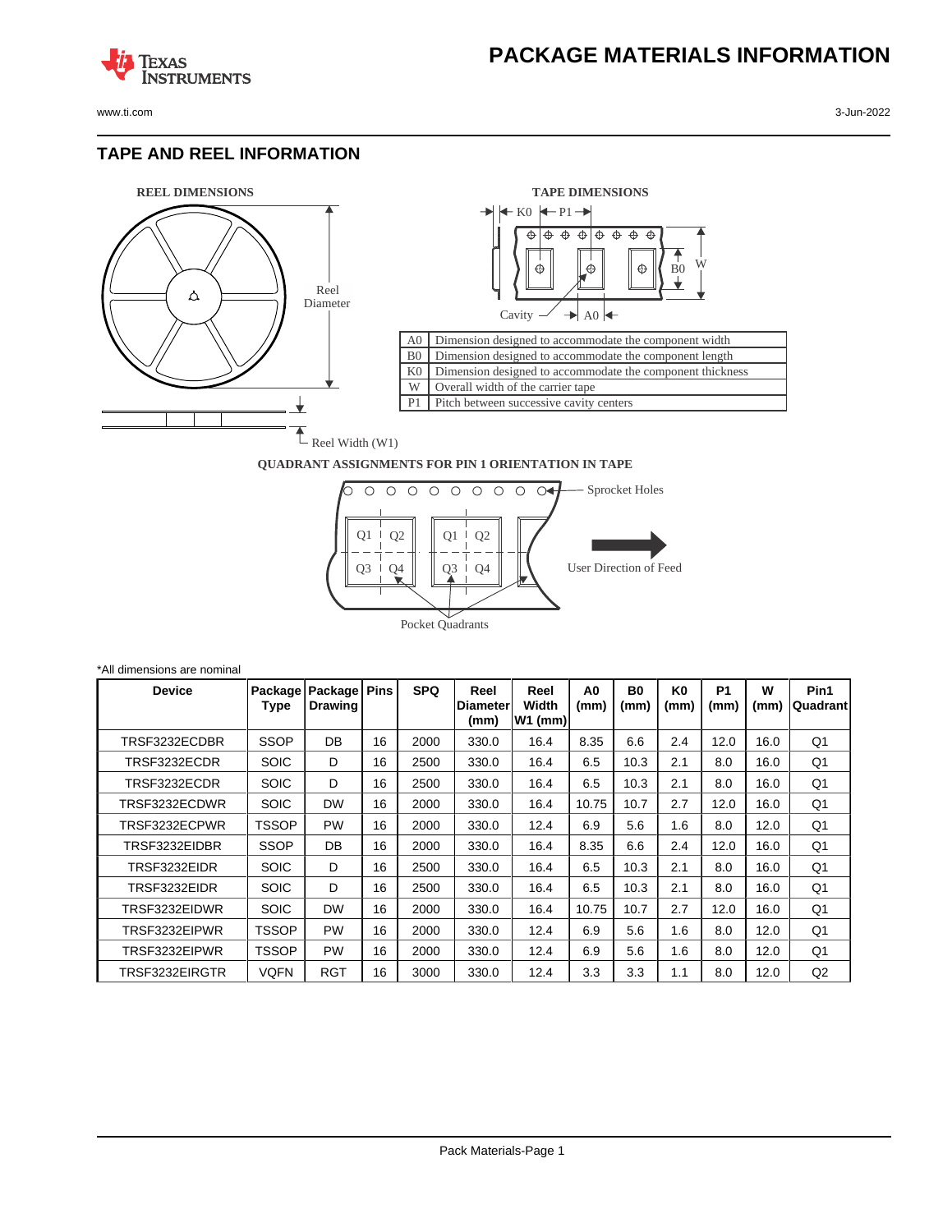

www.ti.com 3-Jun-2022

# **PACKAGE MATERIALS INFORMATION**



| All Gillerisions are normial |              |                        |             |            |             |            |             |
|------------------------------|--------------|------------------------|-------------|------------|-------------|------------|-------------|
| <b>Device</b>                | Package Type | <b>Package Drawing</b> | <b>Pins</b> | <b>SPQ</b> | Length (mm) | Width (mm) | Height (mm) |
| TRSF3232ECDBR                | <b>SSOP</b>  | DB                     | 16          | 2000       | 356.0       | 356.0      | 35.0        |
| TRSF3232ECDR                 | <b>SOIC</b>  | D                      | 16          | 2500       | 356.0       | 356.0      | 35.0        |
| TRSF3232ECDR                 | <b>SOIC</b>  | D                      | 16          | 2500       | 356.0       | 356.0      | 35.0        |
| TRSF3232ECDWR                | <b>SOIC</b>  | <b>DW</b>              | 16          | 2000       | 350.0       | 350.0      | 43.0        |
| TRSF3232ECPWR                | <b>TSSOP</b> | <b>PW</b>              | 16          | 2000       | 356.0       | 356.0      | 35.0        |
| TRSF3232EIDBR                | <b>SSOP</b>  | <b>DB</b>              | 16          | 2000       | 356.0       | 356.0      | 35.0        |
| TRSF3232EIDR                 | <b>SOIC</b>  | D                      | 16          | 2500       | 356.0       | 356.0      | 35.0        |
| TRSF3232EIDR                 | <b>SOIC</b>  | D                      | 16          | 2500       | 356.0       | 356.0      | 35.0        |
| TRSF3232EIDWR                | <b>SOIC</b>  | <b>DW</b>              | 16          | 2000       | 350.0       | 350.0      | 43.0        |
| TRSF3232EIPWR                | <b>TSSOP</b> | <b>PW</b>              | 16          | 2000       | 356.0       | 356.0      | 35.0        |
| TRSF3232EIPWR                | <b>TSSOP</b> | <b>PW</b>              | 16          | 2000       | 356.0       | 356.0      | 35.0        |
| TRSF3232EIRGTR               | <b>VQFN</b>  | <b>RGT</b>             | 16          | 3000       | 367.0       | 367.0      | 35.0        |